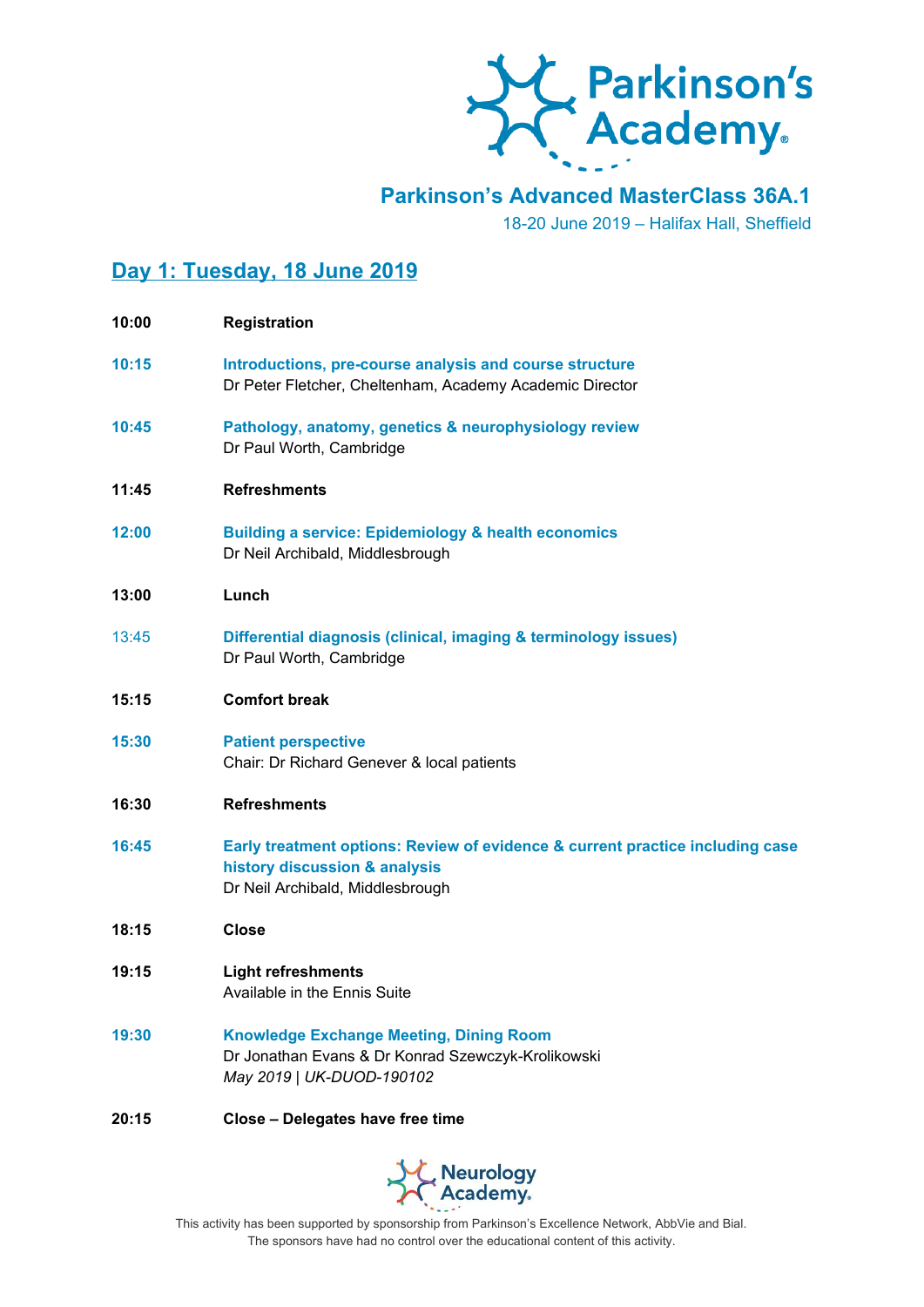

## **Parkinson's Advanced MasterClass 36A.1**

18-20 June 2019 – Halifax Hall, Sheffield

# **Day 2: Wednesday, 19 June 2019**

| 08:15                   | <b>Registration</b>                                                                                                                                                                           |
|-------------------------|-----------------------------------------------------------------------------------------------------------------------------------------------------------------------------------------------|
| 08:30                   | <b>Project, mentorship and Module 2</b><br>Dr Peter Fletcher, Academy Academic Director                                                                                                       |
| 09:00                   | <b>Practical aspects of the management of dementia</b><br>Dr Ross Dunne, Manchester                                                                                                           |
| 10:45                   | <b>Refreshments</b>                                                                                                                                                                           |
| 11:00                   | Practical aspects of the management of depression, anxiety &<br>psychosis in PD: Interactive session case history analysis<br>Dr David Okai, Oxford University Hospitals NHS Foundation Trust |
| 12:30                   | Lunch                                                                                                                                                                                         |
| 13:15                   | <b>Case histories &amp; discussion</b><br>Drs Ross Dunne & David Okai                                                                                                                         |
| 14:30                   | Introduction to non-motor issues<br>Dr Robin Fackrell, Bath                                                                                                                                   |
| 15:30                   | Comfort break, refreshments to be taken into room                                                                                                                                             |
| 15:35                   | <b>Complex case history analysis: Interactive session</b><br>Dr Peter Fletcher & Dr Robin Fackrell                                                                                            |
| 17:15                   | <b>Close</b>                                                                                                                                                                                  |
| 18:45<br>19:15<br>21:00 | <b>Pre-dinner drinks</b><br><b>Dinner &amp; networking</b><br><b>Close</b>                                                                                                                    |